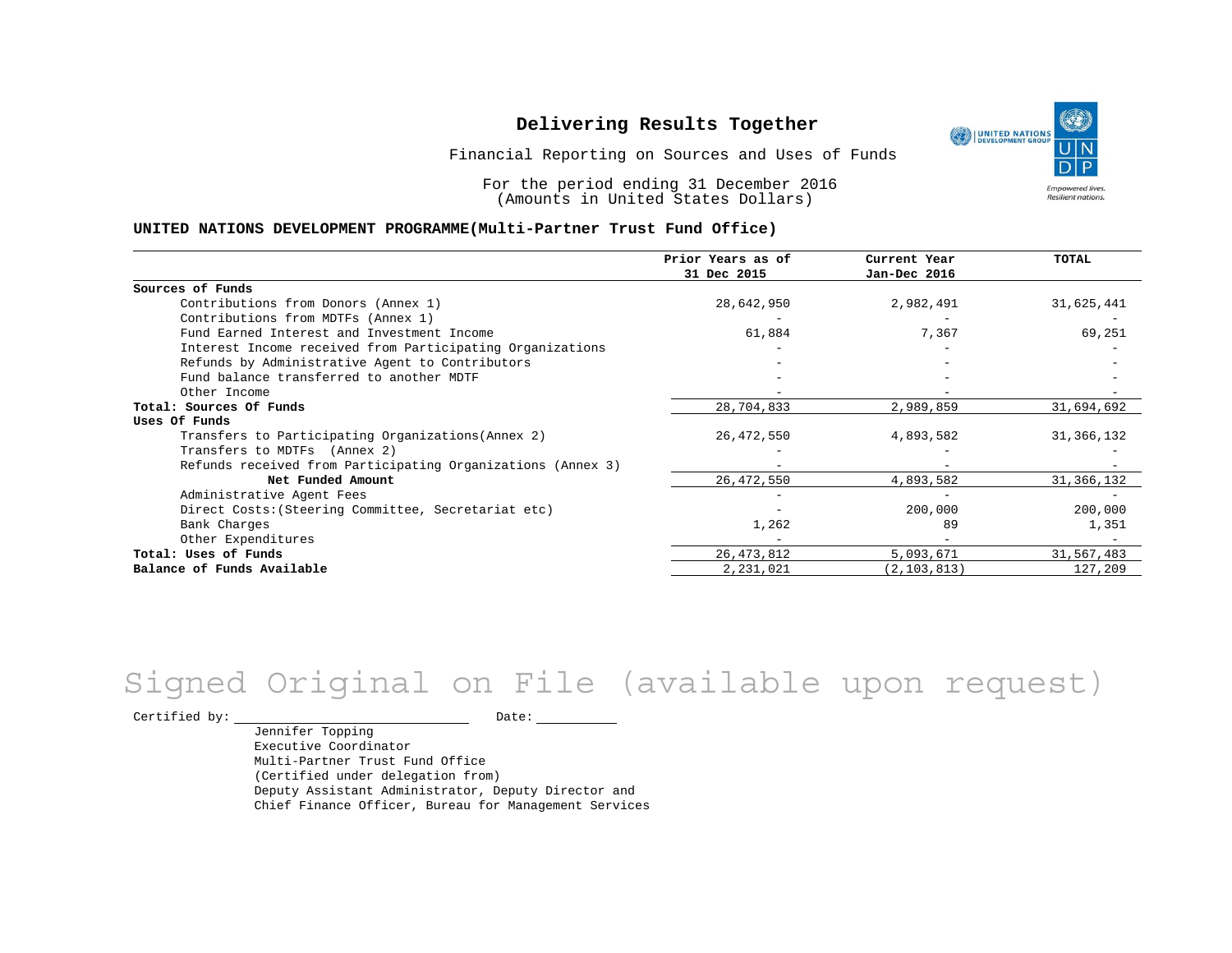

Financial Reporting on Sources and Uses of Funds

For the period ending 31 December 2016 (Amounts in United States Dollars)

### **UNITED NATIONS DEVELOPMENT PROGRAMME(Multi-Partner Trust Fund Office)**

**Annex - 1: Contributions**

|                           | Prior Years as of | Current Year             | TOTAL      |
|---------------------------|-------------------|--------------------------|------------|
|                           | 31 Dec 2015       | Jan-Dec 2016             |            |
| From Contributors         |                   |                          |            |
| GOVERNMENT OF GERMANY     | 2,266,400         | 2,241,200                | 4,507,600  |
| GOVERNMENT OF NETHERLANDS | 1,423             | $\overline{\phantom{0}}$ | 1,423      |
| GOVERNMENT OF NORWAY      | 26,325,419        | 580,006                  | 26,905,426 |
| GOVERNMENT OF SPAIN       | 49,707            | $\overline{\phantom{0}}$ | 49,707     |
| IRISH AID                 |                   | 161,285                  | 161,285    |
| Total: Contributions      | 28,642,950        | 2,982,491                | 31,625,441 |

# Signed Original on File (available upon request)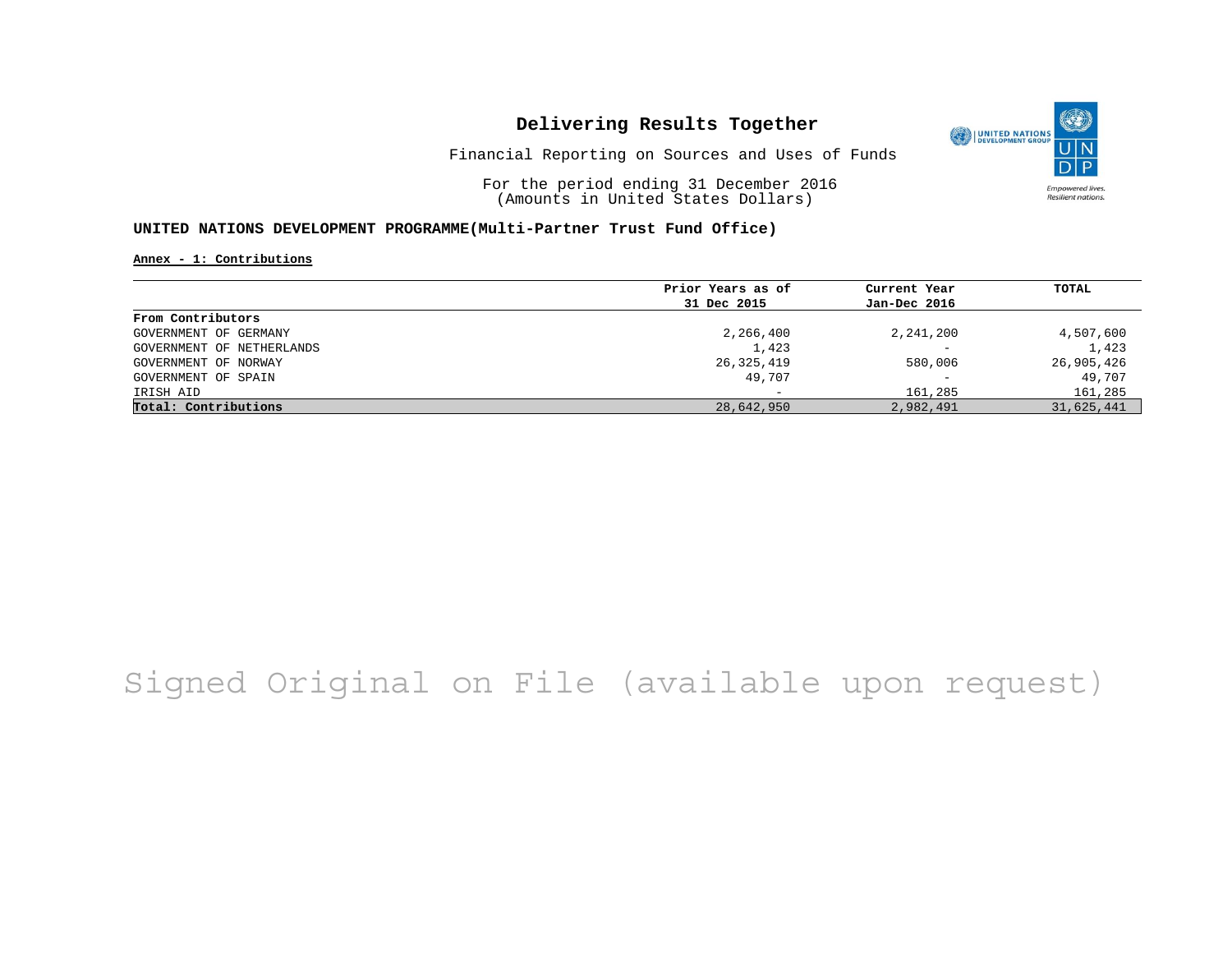Financial Reporting on Sources and Uses of Funds For the period ending 31 December 2016 (Amounts in United States Dollars)

### **UNITED NATIONS DEVELOPMENT PROGRAMME (Multi-Partner Trust Fund Office)**

#### **Annex - 2: Transfers to Multi-Donor Trust Funds**

| Development : Delivering as One Funds | Prior Years as of | Current Year             | Total        |
|---------------------------------------|-------------------|--------------------------|--------------|
|                                       | 31 Dec 2015       | Jan-Dec 2016             |              |
| Albania One UN Coherence Fund         | 2,941,750         | 175,000                  | 3,116,750    |
| Bhutan UN Country Fund                | 754,000           | $\overline{\phantom{m}}$ | 754,000      |
| Cape Verde Transition Fund            | 3,000,000         | 438,500                  | 3,438,500    |
| Ethiopia One UN Fund                  | 1,946,800         | 500,000                  | 2,446,800    |
| Malawi One UN Fund                    | 3,000,000         | $\overline{\phantom{m}}$ | 3,000,000    |
| Montenegro UN Country Fund            | 500,000           | 655,000                  | 1,155,000    |
| Mozambique One UN Fund                | 3,000,000         | 500,000                  | 3,500,000    |
| Pakistan One Fund                     | 3,000,000         | 725,082                  | 3,725,082    |
| PNG UN Country Fund                   | 800,000           | $\overline{\phantom{m}}$ | 800,000      |
| Rwanda One UN Fund                    | 2,300,000         | 500,000                  | 2,800,000    |
| Tanzania One UN Fund                  | 2,250,000         | 700,000                  | 2,950,000    |
| Viet Nam One Plan Fund II             | 2,980,000         | 700,000                  | 3,680,000    |
|                                       |                   |                          |              |
| Total Transfers to MDTFs              | 26,472,550        | 4,893,582                | 31, 366, 132 |

Signed Original on File (available upon request)